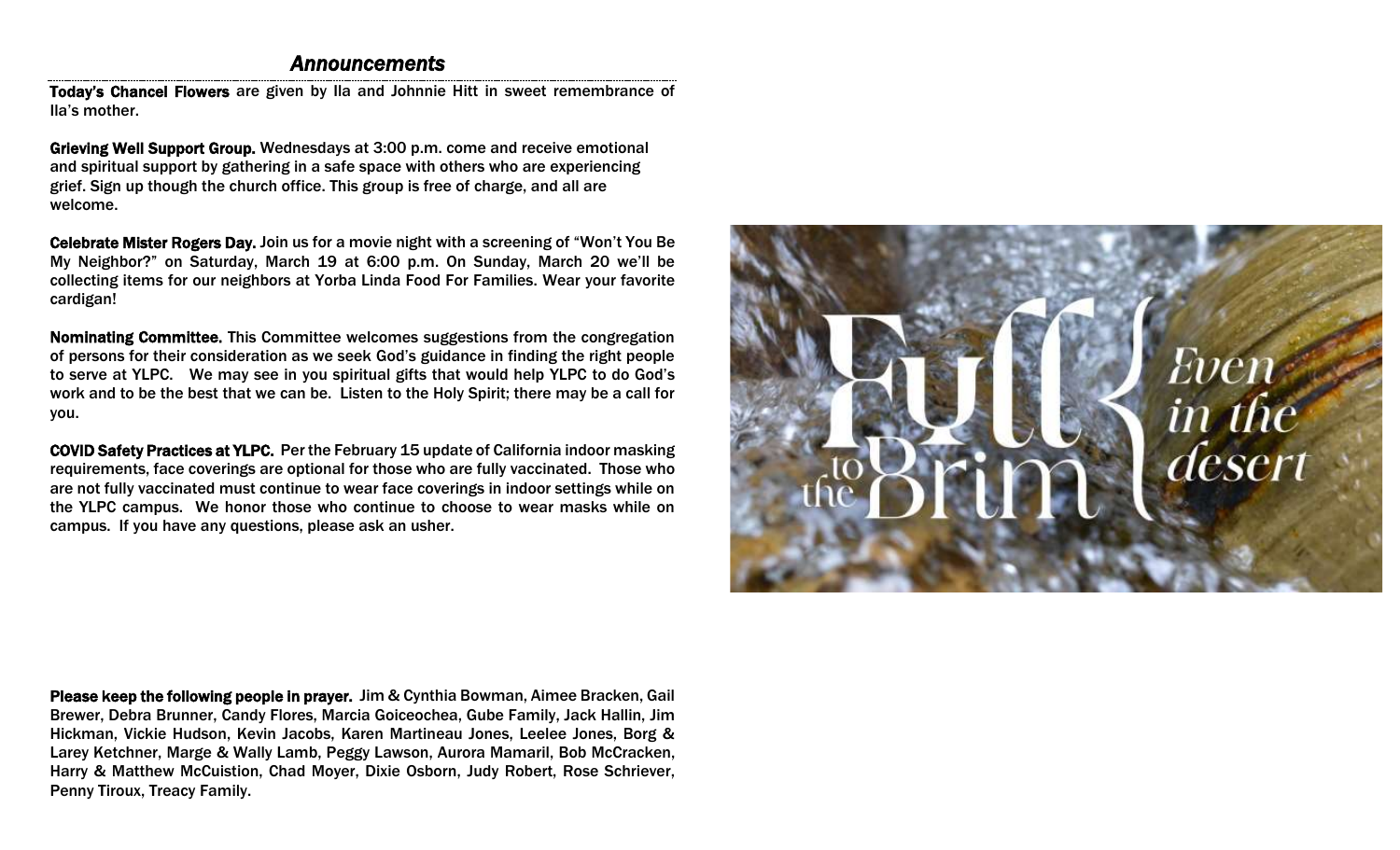

March 6, 2022 \*Please stand as you are able. *Congregation reads the text in bold italic print*.

# GATHERING IN GOD'S NAME

| <b>WELCOME</b>                                  |                                                                                                                                                                                                                | Rev. Lynn Stone             |
|-------------------------------------------------|----------------------------------------------------------------------------------------------------------------------------------------------------------------------------------------------------------------|-----------------------------|
| <b>PRELUDE</b>                                  | <b>Variations on "Aurelia"</b>                                                                                                                                                                                 | <b>Arr. Randolph Currie</b> |
| *CALL TO WORSHIP                                |                                                                                                                                                                                                                | <b>Karen Green</b>          |
| Leader:<br><b>People:</b><br>Leader:<br>People: | Jesus went to the mountaintop to pray.<br>Jesus went into the city to heal.<br>Jesus walked to Samaria to extend love.<br>Jesus went to the water's edge to teach.                                             |                             |
| Leader:<br>People:<br>Leader:<br>People:        | Jesus went to places of peace and connection,<br>but Jesus also went to the wilderness.<br>There is nowhere we can go<br>that God does not walk with us.<br>We are in God's house.<br>Let us worship Holy God. |                             |
| *HYMN #694                                      | <b>Great God of Every Blessing</b>                                                                                                                                                                             | D. Gambrell/AURELIA         |

*Upcoming Events* 

Sundays @ 9:30 a.m. Worship Service Sundays @ 10:30 a.m. Youth Group Wednesdays @ 11:00 a.m. Chair Yoga Wednesdays @ 3:00 p.m. Grieving Well - Youth Lounge Thursdays @ 9:30 a.m. TLC Bible Study Thursdays @ 6:30 p.m. Gloria Ringers Thursdays @ 7:30 p.m. Chancel Choir Sunday, March 6 @ 11:30 a.m. C.E. Meeting Tuesday, March 8 @ 9:30 a.m. Priscilla Circle Tuesday, March 8 @ 7:00 p.m. Esther Circle Wednesday, March 9 @ 2:00 p.m. Mission Committee Wednesday, March 9 @ 6:00 p.m. Stewardship Committee Wednesday, March 9 @ 7:00 p.m. Worship Committee Monday, March 14 @ 4:00 p.m. Caregiver's Meeting Tuesday, March 15 @ 9:00 a.m. Lights of Los Ranchos by Zoom Tuesday, March 15 @ 7:00 p.m. Session Meeting Saturday, March 19 @ 6:00 p.m. All Church Movie Night Sunday, March 20 @ 9:00 a.m. Mission Drop Off Tuesday, March 22 @ 7:00 p.m. Improv Drum Circle

All meetings on church campus unless otherwise noted.

*JoD Apitz, Music Ministry Assistant Jessica Nicholson, Director of Children's Music Janet Keulen Thorson, Director of Music Ministries/Organist Kim Wisnia, Director of Children's Ministries Sarah Adams, Office Manager Rev. Lynn Stone, Pastor*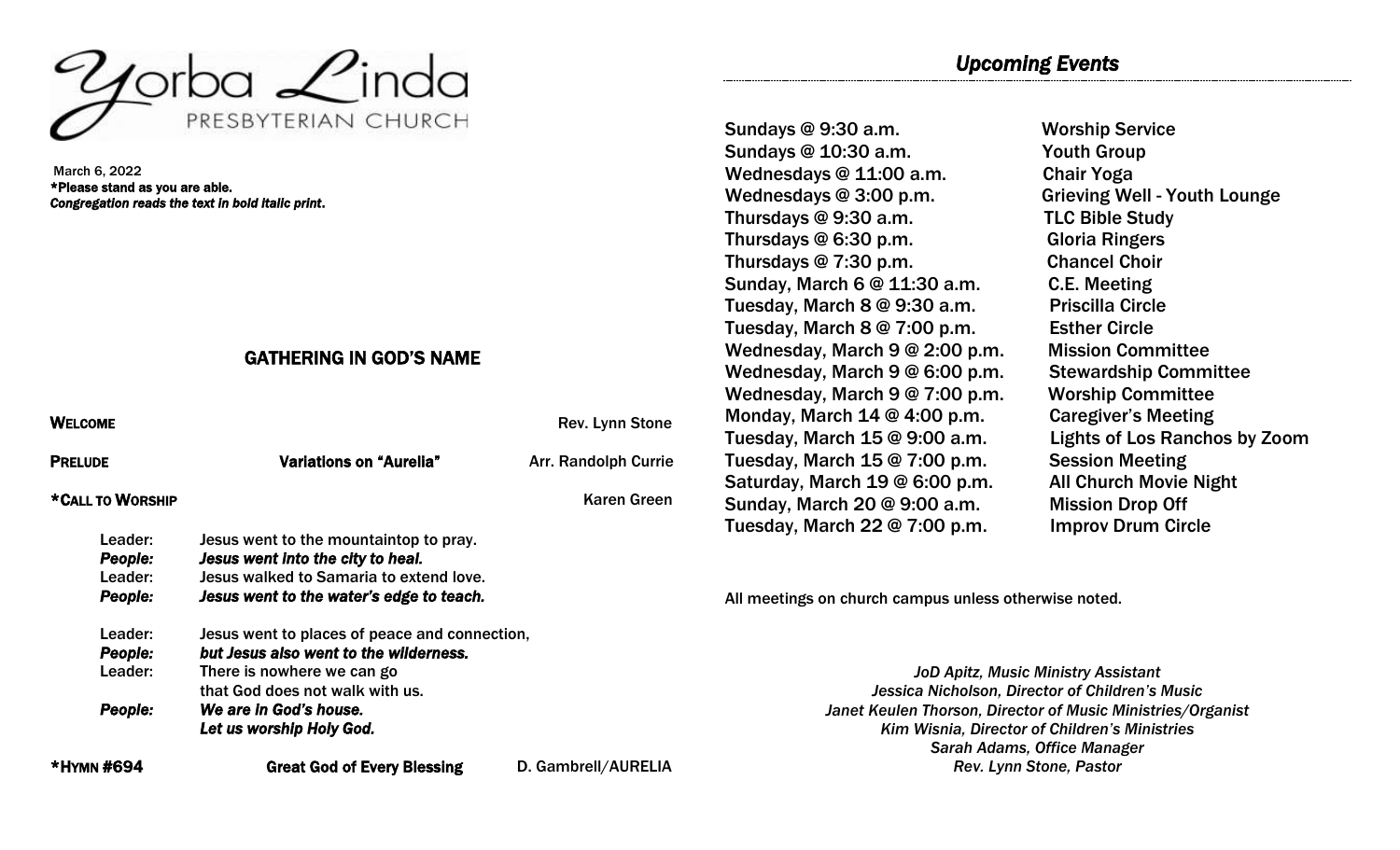#### PRESENTATION OF TITHES AND OFFERINGS

#### Invitation to the Offering

| The Offertory         | <b>Jesus Walked This Lonesome Valley</b>                                                                                                                       | Arr. Dale Wood     |
|-----------------------|----------------------------------------------------------------------------------------------------------------------------------------------------------------|--------------------|
| *The Doxology         | <b>Praise God, from Whom All Blessings Flow</b>                                                                                                                | <b>DUKE STREET</b> |
|                       | Praise God, from whom all blessings flow;<br>Praise Christ, all people here below;<br><b>Praise Holy Spirit evermore;</b><br>Praise Triune God, whom we adore. |                    |
| *Prayer of Dedication |                                                                                                                                                                |                    |
| *HYMN #783            | <b>When We Are Tested</b>                                                                                                                                      | R. Duck/C. Young   |
| *BENEDICTION          |                                                                                                                                                                |                    |
| <b>POSTLUDE</b>       | Lord, Dismiss Us With Your Blessing                                                                                                                            | Arr. Todd Kendall  |
|                       |                                                                                                                                                                |                    |

Liturgy adapted from text written by Sarah Speed *| A Sanctified Art LLC | sanctifiedart.org* "Return to God" TEXT and MUSIC: Marty Haugen © 1991 GIA Publications, Inc. "Praise God, from Whom All Blessings Flow" TEXT: Neil Weatherhogg © 1990 Neil Weatherhogg Reprint with permission under One License #A-726252, All rights reserved

19301 E. Yorba Linda Blvd. Yorba Linda, CA. 92886 714.777.6822 [info@ylpc.org](mailto:info@ylpc.org)

# CONFESSING AND RECEIVING FORGIVENESS

#### CALL TO CONFESSION

#### PRAYER OF CONFESSION

| Leader:<br><b>People:</b> | Holy God, when we think that expansive life is about power -<br>Teach us a new way. |
|---------------------------|-------------------------------------------------------------------------------------|
| Leader:                   | Gracious Creator, when we think that expansive life<br>is about material wealth -   |
| People:                   | Teach us a new way.                                                                 |
| Leader:                   | Gracious Author, when we think that expansive life<br>is about control -            |
| People:                   | Teach us a new way.                                                                 |
| Leader:<br><b>People:</b> | Teach us to live as you live.<br>Teach us to love as you love.                      |
| Leader:<br>People:        | Forgive us when we don't.<br>Gratefully we pray. Amen.                              |

*(We silently confess our sins)* 

#### WORDS OF FORGIVENESS

No matter how many times we mess up, no matter how far we wander, no matter how lost we feel, God's grace is full to the brim. It overflows in desert places. It finds us where we are and it covers us in mercy.

Hear and believe this good news - God's love is overflowing. We are drenched in mercy. Thanks be to God. Amen.